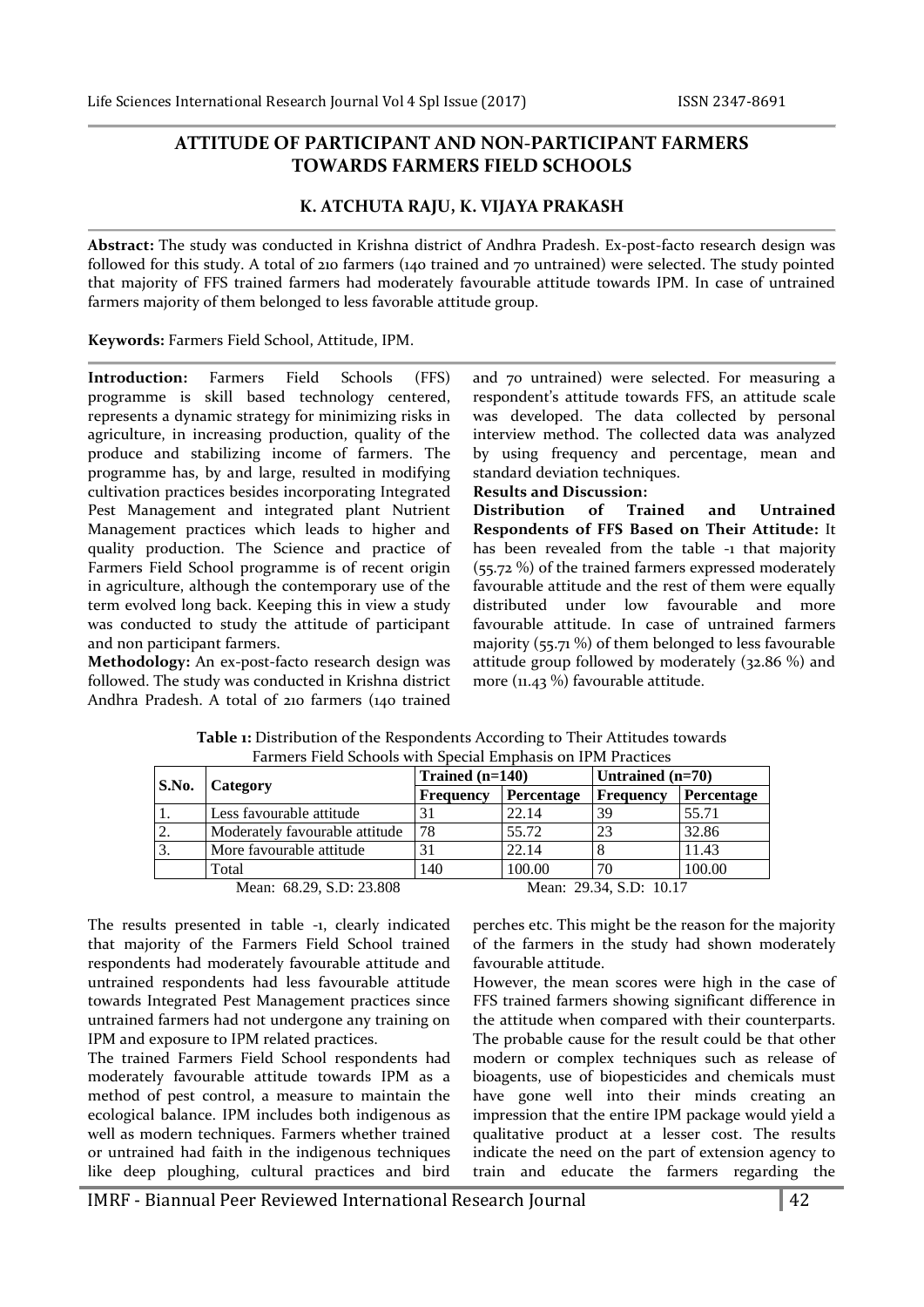advantages of adopting recommended Integrated Pest Management Practices for decreasing environmental pollution and getting quality products which in turn will help in developing more favourable attitude among them. For this, special training programmes, demonstrations, educational tours may be undertaken by the extension agency. The findings are in confirmation with the findings of Manoj (2013) and Neha (2013).

**Response Analysis of Attitude of Farmers Field Schools (FFS) Trained and Untrained Respondents towards Farmers Field Schools with Special Emphasis on IPM:** A thorough response analysis of attitude of FFS trained and untrained respondents towards the attitude statements with varying degrees of positive and negative impressions was made and the related data are furnished accordingly on the nature and magnitude of response towards attitude statements in table -2 and 3.

It could be seen clearly from the table-2 that majority of the FFS trained respondents have strongly agreed (58.57 %) to the statement `the training in Farmers Field Schools is need based, field oriented and participatory and it proves effective' while 13.57 per cent strongly disagreed, undecided (11.43 %), agreed (10.71 %) and disagreed (5.71 %). Conversely majority of the untrained respondent's undecided (71.43 %) followed by strongly disagreed (17.14 %), strongly agreed  $(7.14 \%)$ , disagreed  $(2.86 \%)$  and agreed  $(1.43 \%)$ %). Majority (33.57 %) of the respondents showed strong agreement for the statement `IPM technologies are promoted through Farmers Field Schools followed by 30.00 per cent of the respondent's undecided followed by 21.43 per cent, 12.14 per cent and 2.86 per cent have agreed, strongly disagree and disagreement respectively. On the contrary, majority (70.00 %) of the untrained respondents disagreed followed by strongly disagree  $(21.43 \%)$ , agreed  $(7.14 \%)$  and undecided  $(1.43 \%)$ . About 30.00 per cent of the trained respondents have strongly agreed to the statement `sustainable agricultural development approaches are taught in Farmers Field Schools'. Followed by one-fourth of the respondent's undecided, disagreed (19.29 %), an equal per cent (12.86 %) have agreed and strongly disagreed. On the other hand, majority (62.86 %) disagreed with the statement among the untrained respondents followed by strongly disagree (21.43 %), strongly agree (10.00 %), 2.86% with agreed and undecided respectively. Nearly half of the trained respondents (47.86 %) strongly agreed with the statement Farmers Field Schools programme is making commendable job to increase agricultural production in the area followed by agree (18.57 %), undecided (14.29 %), strongly disagree (11.43 %), and

disagree  $(7.86\%)$ . On the other hand, majority  $(58.57$ %) of the respondents have agreed to the statement following by 17.14 per cent, 11.43 per cent, 10.00 per cent and 2.86 per cent strongly disagreed, strongly agreed, undecided and disagreed, respectively.

Among the trained respondents, 37.14 per cent, 27.14 per cent, 18.57 per cent, 10.71` per cent and 6.43 per cent strongly agreed, agreed, strongly disagreed, undecided and disagreed to the statement `Farmers Field Schools helped the farmers in reducing the risk and uncertainty in adopting the new practices', whereas, in case of untrained respondents 35.71 per cent disagreed with the statement, followed by 27.14 per cent, 18.57 per cent, 11.43 per cent and 7.14 per cent agreed, strongly disagreed, disagreed and undecided to the statement, respectively. Among the trained respondents 40.71 per cent agreed with the statement `Farmers Field Schools keep the farmers abreast of the latest agricultural technologies', followed by 20.00 per cent, 15.00 per cent, 12.86 per cent and 11.43 per cent strongly disagreed, strongly agreed, disagreed and undecided, respectively. In contrast, majority (45.71) of the untrained respondents agreed with the statement followed by strongly agreed (22.86 %), strongly disagreed (21.43 %), disagreed (8.57 %) and undecided (1.43 %).

A majority (48.57 %) of the trained respondents disagreed with the negative statement that `Farmers Field Schools mainly concentrating to develop big and affluent farmers followed by strongly agreed (21.43 %), disagreed (13.57 %), undecided (12.86 %) and agreed  $(3.57 \%)$ . But a cursory analysis of untrained respondents revealed that 51.43 per cent of the respondents agreed with the statement followed by strongly agreed (42.86 %), 2.86 per cent undecided and disagreed with the statement, respectively. A mixed response was observed among the trained respondents that 29.29 per cent undecided with statement that `quality of the produce could be improved due to adoption of learnt IPM practices through Farmers Held Schools followed by strongly disagree, strongly agree, agree and disagree with 24.29 per cent, 23.53 per cent, 15.00 per cent and 7.86 per cent, respectively. On the other hand, majorities (54.29 %) of the untrained respondents have undecided with the statement followed by strongly disagree (22.86 %), agreed (14.29 %), strongly agreed  $(7.14 \%)$  and disagreed  $(1.43 \%)$ . Nearly half of the trained respondents strongly agreed towards the statement `farmers prefer IPM due to efficient pest management though it is complex' followed by strongly disagree (15.71 %), agreed (14.29 %), disagreed (13.57  $\%$ ) and undecided (7.14  $\%$ ). A critical analysis untrained respondents showed that vast majority (70.00 %), undecided towards the statement,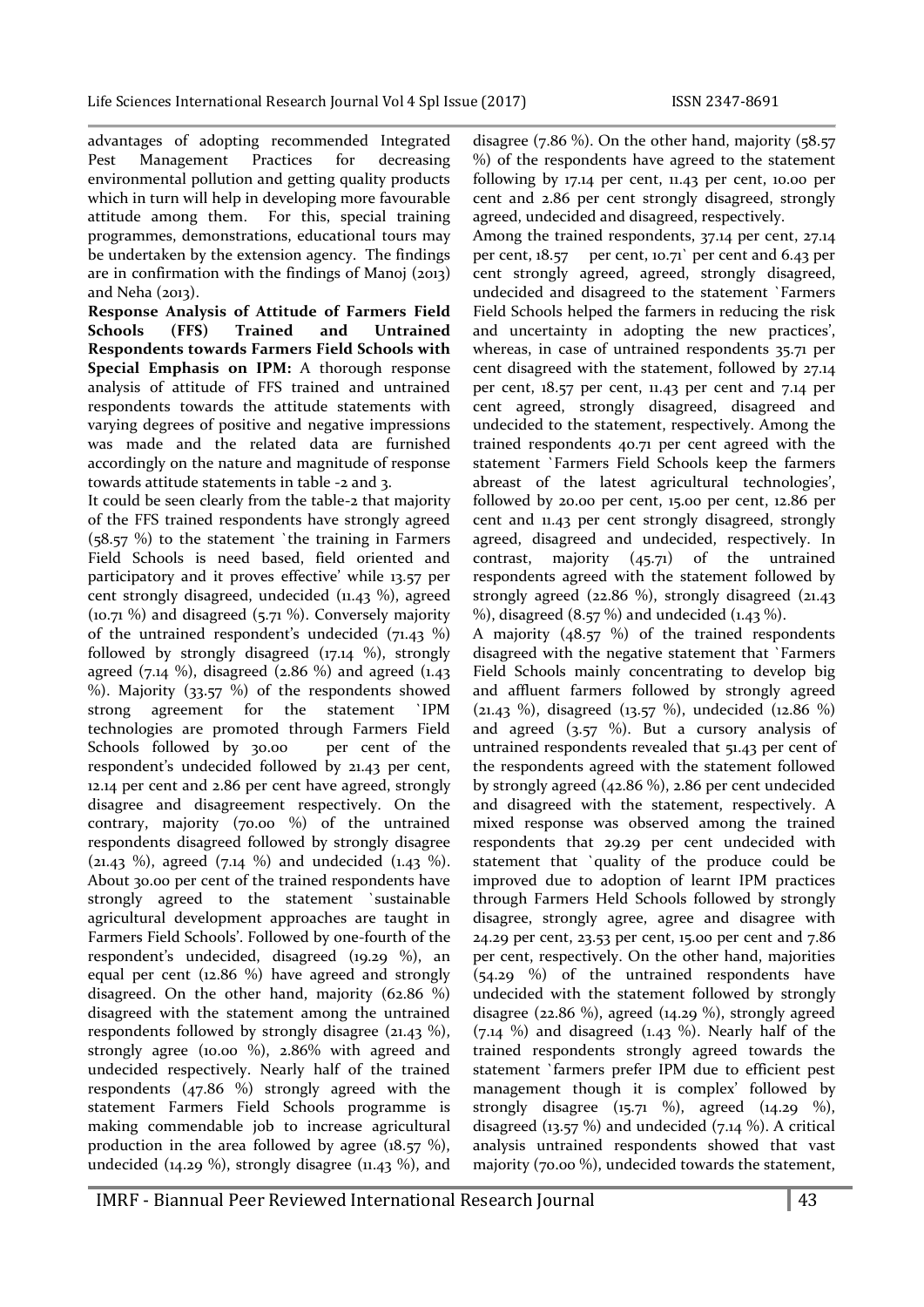followed by 22.86 per cent, 4.29 per cent and 1.43 per cent and 1.43 per cent strongly disagree, strongly agree, agreed and disagreed, respectively.

About 25.71 per cent of the trained respondents strongly agreed towards the statement that `IPM encourages for regular scouting which helps to know the pest and disease' followed by disagree (22.14 %), strongly disagree (21.43 %), agree (16.43 %) and undeveloped (14.29 %). On the other hand, 74.29 per cent of untrained respondent's undecided towards the statement followed by strongly disagree (17.14 %), strongly agreed (4.29 %), disagree (2.88 %) and agreed  $(1.43 \%)$ .  $48.57$  per cent of the trained respondents strongly agreed towards the statement that `IPM approaches helps to maintaining safe ecosystem' followed by agreed (27.14 %), undecided (18.57 %), strongly disagree (3.57 %) and disagree (2.14 %). On the contrary, 72.86 per cent of the untrained respondent's undecided towards the statement followed by strongly disagree (24.29 %), strongly agree  $(1.43\%)$  and agree  $(1.43\%)$ . Majority (44.29 %) of the trained respondents have strongly disagreed towards the negative statement that `it is not possible to control the defoliators by shaking the seedling with rope' followed by strongly agree (25.00 %), undecided (13.57 %), disagree (12.86 %) and agree (4.29 %). While 70.00 per cent of the untrained respondent's undecided with the statement followed by strongly agree  $(27.14 \%)$ , agree  $(1.43 \%)$  and strongly disagree  $(1.43 \%)$ . 53.57 per cent of the trained respondents strongly agreed to the statement that `use of pheromone traps attract only some pests followed by strongly disagree (19.29 %), undecided (12.14 %), agree (8.57 %) and disagree (6.43 %). On the other hand, majority (62.86 %) of the untrained respondents undecided with the statement followed by strongly disagree  $(35.71\%)$  and disagree  $(1.43\%)$ . 34.29 per cent of the trained respondents strongly disagree towards the negative statement that `IPM technology is not suitable for modern agriculture in the wake of WTO', followed by disagree  $(22.86\%)$ , strongly agree (20.71 %), undecided  $(15.71 \%)$  and agree (6.43 %). Whereas in case of untrained respondents 72.86 per cent undecided with the statement followed by strongly agree ( $22.85\%$ ) and strongly disagree (4.29 %). Among the trained respondents 27.14 per cent undecided towards the negative statement that `IPM can be adopted only by farmers who underwent training in IPM' followed by strongly agree (25.00 %) strongly disagree (20.71 %), disagree (15.00 %) and agree (12.14 %). But a cursory analysis of untrained respondents indicated that 71.43 per cent of the respondent's undecided with the statement followed by strongly agree (22.86 %) and strongly disagree (5.71 %).

A mixed response was observed among the trained respondents that 28.57 per cent strongly agree with the statement that `one will acquire more knowledge about efficient crop management practices by adopting IPM' followed by strongly disagree (27.86 %), disagree (18.57 %), agree (13.57 %) and undecided  $(11.43\%)$ . On the other hand, majority  $(78.57\%)$  of the untrained respondents were undecided with the statement followed by strongly disagree (20.00 %) and disagree  $(1.43 \%)$ . 35.00 per cent of the trained respondents strongly disagree towards the statement that `there is no device available to monitor disease incidence at farmers level' followed by strongly agree (29.29 %), agree (13.57 %), undecided (12.14 %) and disagree (10.00 %). On the other hand, 57.14 per cent of the untrained respondents strongly agree towards the statement followed by strongly disagree (21.42 %), agree (20.00 %) and disagree (1.43 %).

About 30.00 per cent of the trained respondents strongly disagree towards the negative statement that `chemical seed treatment before sowing is a just a waste of money and time for farmers followed by strongly agree (25.00 %), disagree (17.14 %), undecided (14.29 %) and agree (13.57 %). On the contrary 57.14 per cent of the untrained respondent's undecided towards the statement followed by disagree (22.86 %), strongly agree ( $18.57$  %) and strongly disagree  $(1.43 \%)$ . Majority  $(41.43 \%)$  of the trained respondents have strongly agreed towards the statement that `IPM practices gives good income compared to traditional method of plant protection' followed by strongly disagree (22.86 %), agree (22.14 %), undecided  $(7.86 \%)$  and disagree  $(5.71 \%)$ . While 42.86 per cent of the untrained respondents have strongly agreed with the statement followed by agree (38.57 %) and strongly disagree (18.57 %). 34.29 per cent of the trained respondents have strongly disagreed to the negative statement that `environment hazards resulting from IPM is more' followed by agree  $(23.57 \%)$ , disagree  $(22.14 \%)$ , strongly agree  $(15.71\%)$  and undecided  $(4.29\%)$ . On the other hand, majority  $(75.71 \%)$  of the untrained respondents undecided with the statement followed by strongly agree (22.86 %) and strongly disagree  $(1.43\%)$ . 29.28 per cent of the trained respondents strongly disagreed to the negative statement that `IPM requires community cooperation which is difficult to attain' followed by strongly disagree (27.86) %), undecided (20.71 %), strongly agree (15.71 %) and agree  $(7.14\%)$ . On the other hand, majority  $(74.27\%)$ of the untrained respondent's undecided with the statement followed strongly agrees (22.86 %) and strongly disagree (2.86 %).

About 37.14 per cent of the trained respondents strongly agreed to the statement that `need based use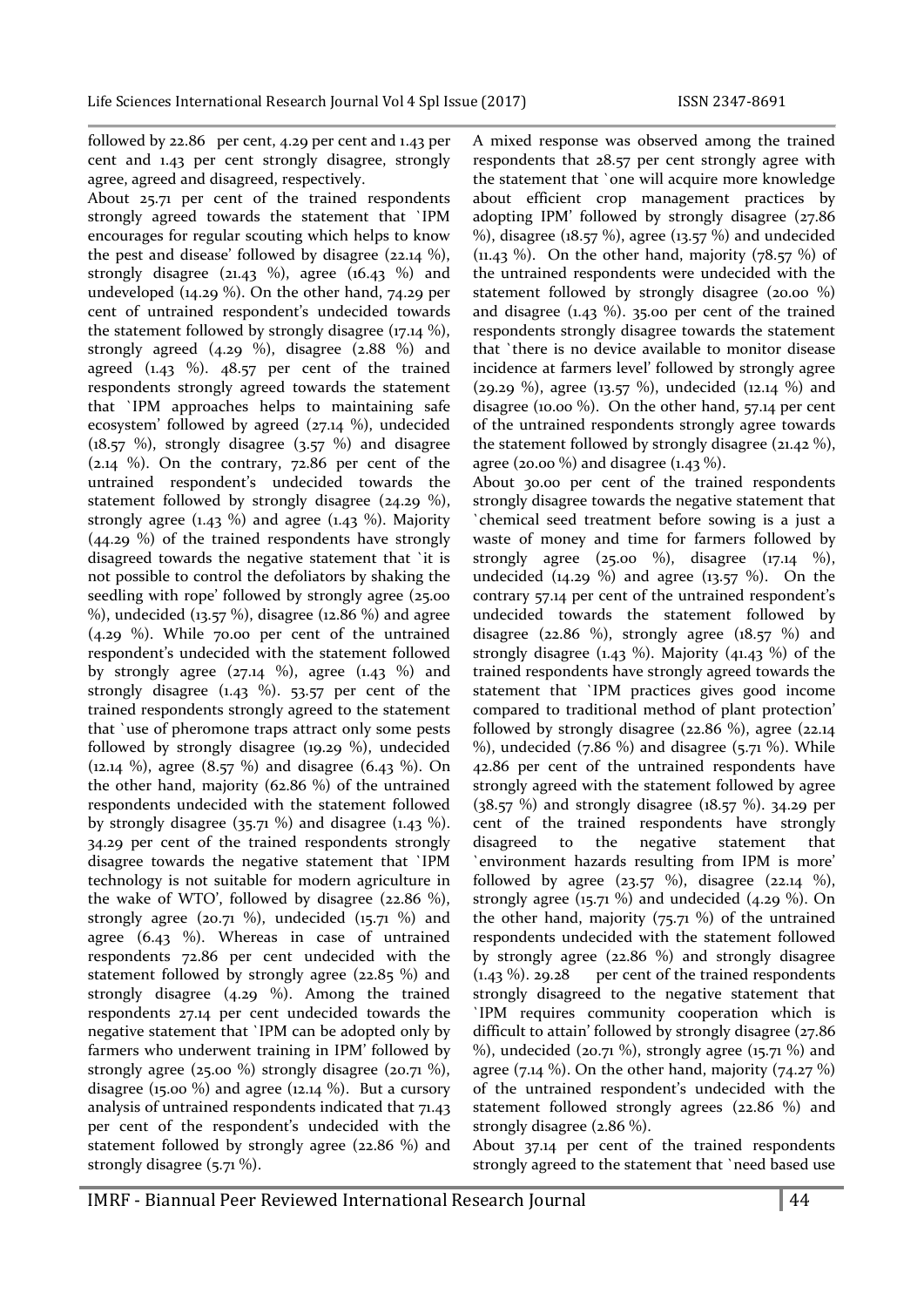of insecticides on the basis of pest defender ratio is definitely beneficial' followed by strongly disagree (20.71 %), agree (20.71 %), undecided (10.71 %) and disagree (10.71 %). Whereas, in case of untrained respondents 82.86 per cent undecided with the statement followed by strongly disagree (17.14 %). 30.71 per cent of the trained respondent's undecided towards the negative statement that `illiterate farmers face problems in practicing IPM' followed disagree  $(26.43 \%)$ , strongly disagree  $(25.00 \%)$ , strongly agree ( $11.43$  %) and agree ( $6.43$  %). Whereas in case of untrained respondents 77.14 per cent of the respondents agreed with the statement followed by strongly agree ( $18.57\%$ ) and strongly disagree ( $4.29$ ) %). Majority (60.00 %) of the trained respondents strongly disagreed towards the negative statement that `IPM is not useful in reducing environmental pollution' followed by undecided (13.57 %), disagree (12.86 %), strongly agree (10.71 %) and agree (2.86 %). But a cursory analysis of untrained respondents revealed that 57.14 per cent of the respondents' undecided with the statement followed by disagree (20.00 %), strongly agree  $(18.57 \%)$ , and strongly disagree (4.29 %). About 40.00 per cent of the trained respondents strongly disagree towards the negative statement that `IPM is difficult to practice' followed by disagree (32.14 %), undecided (12.14 %), strongly agree (10.00 %), and agree (5.71 %). On the other hand, 54.29 per cent of the untrained respondents agreed with the statement followed by undecided  $(28.57 \%)$ , strongly agree  $(14.29 \%)$  and strongly disagree (2.86 %).

| S. No          | <b>Statement/Item</b>                                                                                                        |              | <b>SA</b><br>A |              | <b>UD</b>     |              | DA            |              | <b>SDA</b>    |              |               |
|----------------|------------------------------------------------------------------------------------------------------------------------------|--------------|----------------|--------------|---------------|--------------|---------------|--------------|---------------|--------------|---------------|
|                |                                                                                                                              | $\mathbf{F}$ | $\frac{0}{0}$  | $\mathbf{F}$ | $\frac{0}{0}$ | $\mathbf{F}$ | $\frac{0}{0}$ | $\mathbf{F}$ | $\frac{0}{0}$ | $\mathbf{F}$ | $\frac{0}{0}$ |
| $\mathbf{1}$   | The training in Farmers Field<br>Schools is need-based field<br>oriented and participatory and<br>hence it proves effective. | 82           | 58.57          | 15           | 10.71         | 16           | 11.43         | 8            | 5.71          | 19           | 13.57         |
| $\overline{2}$ | IPM technologies are promoted<br>through Farmers Field Schools.                                                              | 47           | 33.57          | 30           | 21.43         | 42           | 30.00         | 4            | 2.86          | 17           | 12.14         |
| 3              | Sustainable Agricultural<br>developments approaches are<br>taught in Farmers Field Schools                                   | 41           | 29.29          | 18           | 12.86         | 36           | 25.71         | 27           | 19.29         | 18           | 12.86         |
| $\overline{4}$ | <b>Farmers Field School</b><br>programme is making<br>commendable job to increase<br>agricultural production in<br>the area. | 67           | 47.86          | 26           | 18.57         | 20           | 14.29         | 11           | 7.86          | 16           | 11.43         |
| 5              | The Farmers Field Schools<br>helped the farmers in reducing<br>the risk and uncertainty in<br>adopting new practices.        | 52           | 37.14          | 38           | 27.14         | 15           | 10.71         | 9            | 6.43          | 26           | 18.57         |
| 6              | Farmers Field Schools keep the<br>farmers abreast of the latest<br>agricultural technologies.                                | 57           | 40.71          | 21           | 15.00         | 16           | 11.43         | 18           | 12.86         | 28           | 20.00         |
| $\overline{7}$ | Farmers Field Schools are<br>mainly concentrating to develop<br>big and affluent farmers of the<br>area.                     | 30           | 21.43          | 5            | 3.57          | 18           | 12.86         | 19           | 13.57         | 68           | 48.57         |
| 8              | Quality of the produce could be<br>improved due to adoption of<br>IPM practices learned through<br>Farmers<br>Field Schools. | 33           | 23.57          | 21           | 15.00         | 41           | 29.29         | 11           | 7.86          | 34           | 24.29         |
| 9              | Farmers prefer IPM due to<br>efficient pest management<br>though it is complex.                                              | 69           | 49.29          | 20           | 14.29         | 10           | 7.14          | 19           | 13.57         | 22           | 15.71         |
| 10             | IPM encourages for regular<br>scouting, which helps to know<br>the pest and disease.                                         | 36           | 25.71          | 23           | 16.43         | 20           | 14.29         | 30           | 21.43         | 31           | 22.14         |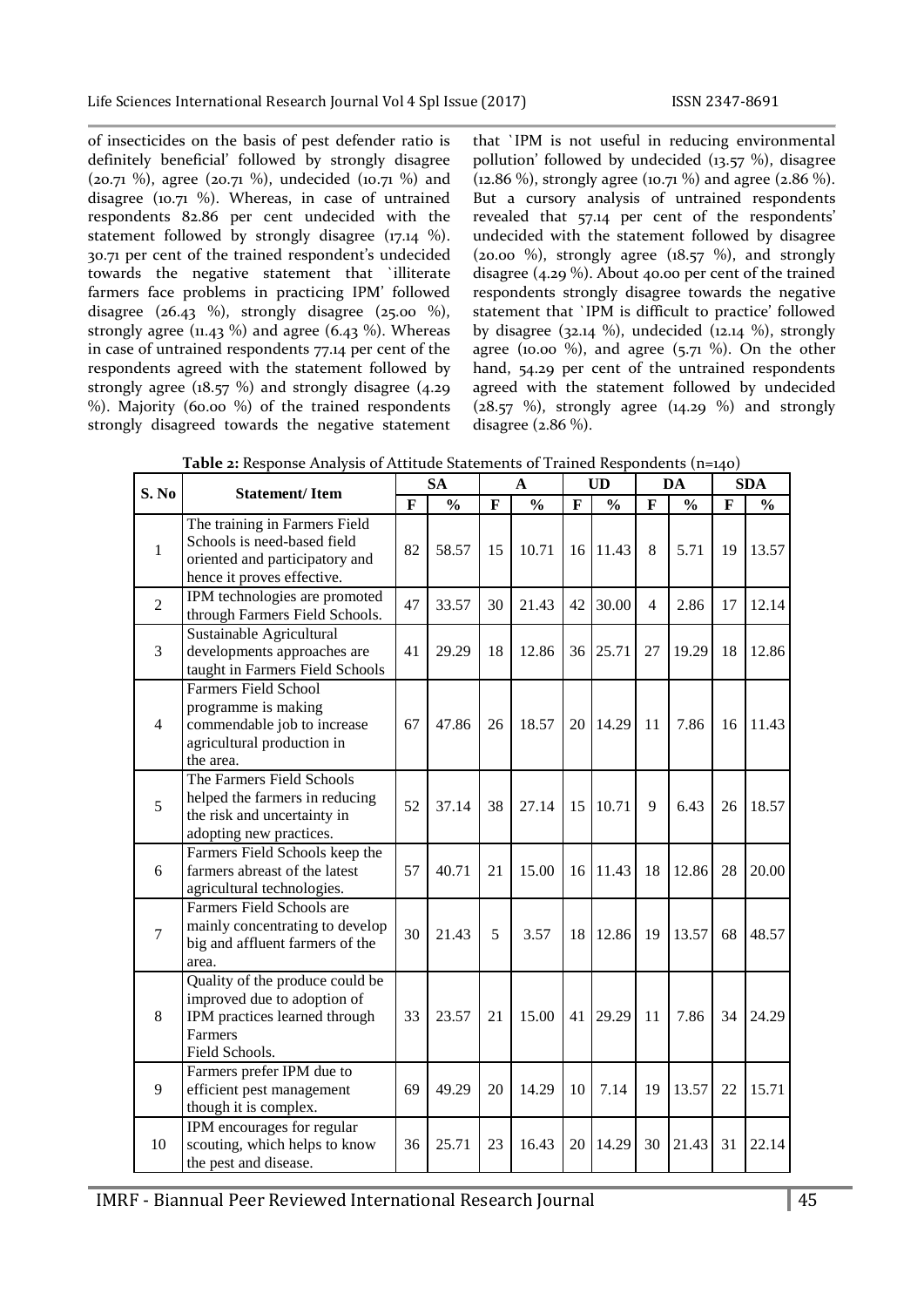Life Sciences International Research Journal Vol 4 Spl Issue (2017) ISSN 2347-8691

|       |                                                                                                    |    | <b>SA</b>     |    | $\mathbf A$   | <b>UD</b> |               | DA          |               | <b>SDA</b> |               |
|-------|----------------------------------------------------------------------------------------------------|----|---------------|----|---------------|-----------|---------------|-------------|---------------|------------|---------------|
| S. No | <b>Statement/Item</b>                                                                              | F  | $\frac{0}{0}$ | F  | $\frac{0}{0}$ | F         | $\frac{0}{0}$ | $\mathbf F$ | $\frac{0}{0}$ | F          | $\frac{0}{0}$ |
| 11    | IPM approach helps to<br>maintaining the safe ecosystem                                            | 68 | 48.57         | 38 | 27.14         | 26        | 18.57         | 3           | 2.14          | 5          | 3.57          |
| 12    | It is not possible to control the<br>defoliator by shaking the<br>seedling with rope.              | 35 | 25.00         | 6  | 4.29          | 19        | 13.57         | 18          | 12.86         | 62         | 44.29         |
| 13    | Use of pheromone traps attracts<br>only some pests                                                 | 75 | 53.57         | 12 | 8.57          | 17        | 12.14         | 9           | 6.43          | 27         | 19.29         |
| 14    | IPM technology is not suitable<br>for modern agriculture in the<br>wake of WTO                     | 29 | 20.71         | 9  | 6.43          | 22        | 15.71         | 32          | 22.86         | 48         | 34.29         |
| 15    | IPM can be adopted only by<br>farmers who under went training<br>in IPM                            | 35 | 25.00         | 17 | 12.14         | 38        | 27.14         | 21          | 15.00         | 29         | 20.71         |
| 16    | One will acquire more<br>knowledge about efficient crop<br>management practices by<br>adopting IPM | 40 | 28.57         | 19 | 13.57         | 16        | 11.43         | 26          | 18.57         | 39         | 27.86         |
| 17    | There is no device available to<br>monitor disease incidence at<br>farmers level                   | 41 | 29.29         | 19 | 13.57         | 17        | 12.14         | 14          | 10.00         | 49         | 35.00         |
| 18    | Chemical seed treatment before<br>sowing is a just, a waste of<br>money and time for farmers.      | 35 | 25.00         | 19 | 13.57         | 20        | 14.29         | 24          | 17.14         | 42         | 30.00         |
| 19    | IPM practices gives good<br>income compared to traditional<br>method of plant protection.          | 58 | 41.43         | 31 | 22.14         | 11        | 7.86          | 8           | 5.71          | 32         | 22.86         |
| 20    | Environment hazards resulting<br>from IPM is more.                                                 | 22 | 15.71         | 33 | 23.57         | 6         | 4.29          | 31          | 22.14         | 48         | 34.29         |
| 21    | IPM requires community<br>cooperation, which is difficult to<br>attain.                            | 21 | 15.00         | 10 | 7.14          | 29        | 20.71         | 41          | 29.29         | 39         | 27.86         |
| 22    | Need based use of insecticides<br>on the basis of pest defender<br>ratio is definitely beneficial. | 52 | 37.14         | 29 | 20.71         | 15        | 10.71         | 15          | 10.71         | 29         | 20.71         |
| 23    | Illiterate farmers face<br>difficulties in practicing IPM                                          | 16 | 11.43         | 9  | 6.43          | 43        | 30.71         | 37          | 26.43         | 35         | 25.00         |
| 24    | IPM is not useful in reducing<br>environmental pollution                                           | 15 | 10.71         | 4  | 2.86          | 19        | 13.57         | 18          | 12.86         | 84         | 60.00         |
| 25    | IPM is difficult to practice                                                                       | 14 | 10.00         | 8  | 5.71          | 17        | 12.14         | 45          | 32.14         | 56         | 40.00         |

| Table 3: Response Analysis of Attitude Statements of Untrained Respondents (n=70) |  |  |
|-----------------------------------------------------------------------------------|--|--|
|                                                                                   |  |  |

| S. No          | <b>Statement/Item</b>                                                                                                        | <b>SA</b> |                    | A              |               | UD |               | DA             |               | <b>SDA</b> |               |
|----------------|------------------------------------------------------------------------------------------------------------------------------|-----------|--------------------|----------------|---------------|----|---------------|----------------|---------------|------------|---------------|
|                |                                                                                                                              | F         | $\frac{6}{9}$<br>F |                | $\frac{0}{0}$ | F  | $\frac{6}{9}$ | F              | $\frac{6}{9}$ | F          | $\frac{0}{0}$ |
|                | The training in Farmers Field<br>Schools is need-based field<br>oriented and participatory and<br>hence it proves effective. | 5         | 7.14               |                | 1.43          | 50 | 71.43         | $\mathcal{L}$  | 2.86          | 12         | 17.14         |
| 2              | IPM technologies are promoted<br>through Farmers Field Schools.                                                              | $\theta$  | 0.00               | 5              | 7.14          |    | 1.43          | 49             | 70.00         | 15         | 21.43         |
| 3              | Sustainable Agricultural<br>developments approaches are<br>taught in Farmers Field Schools                                   | 7         | 10.00              | $\mathfrak{D}$ | 2.86          | 2  | 2.86          | 44             | 62.86         | 15         | 21.43         |
| $\overline{4}$ | <b>Farmers Field School</b><br>programme is making                                                                           | 8         | 11.43              | 41             | 58.57         | 7  | 10.00         | $\mathfrak{D}$ | 2.86          | 12         | 17.14         |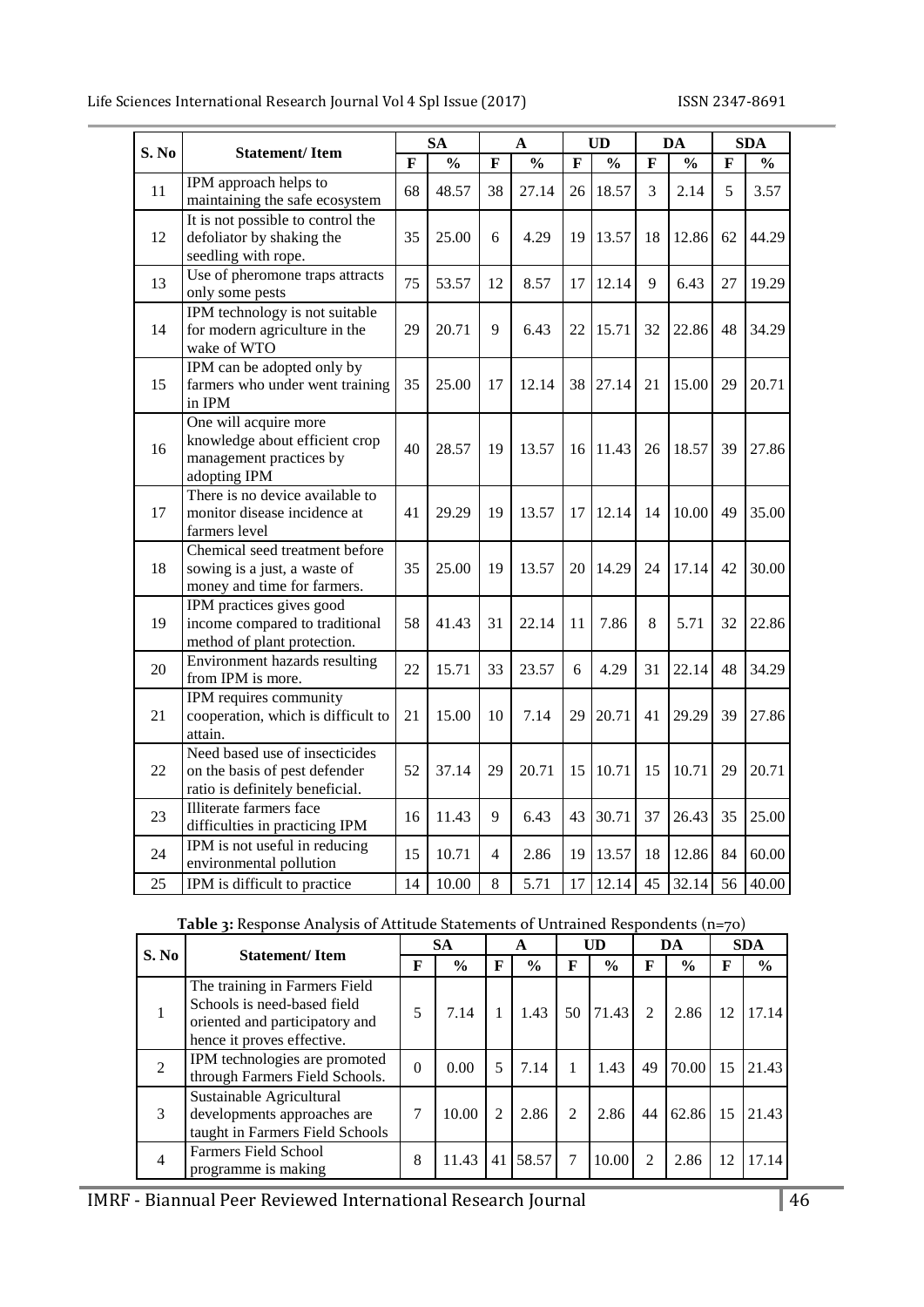| S. No   | <b>Statement/Item</b>                                                                                                     | <b>SA</b><br>$\mathbf{A}$ |               | <b>UD</b>       |               | DA             |               | <b>SDA</b>       |               |                |               |
|---------|---------------------------------------------------------------------------------------------------------------------------|---------------------------|---------------|-----------------|---------------|----------------|---------------|------------------|---------------|----------------|---------------|
|         |                                                                                                                           | $\mathbf{F}$              | $\frac{0}{0}$ | F               | $\frac{0}{0}$ | $\mathbf{F}$   | $\frac{0}{0}$ | F                | $\frac{0}{0}$ | $\mathbf{F}$   | $\frac{0}{0}$ |
|         | commendable job to increase<br>agricultural production in the<br>area.                                                    |                           |               |                 |               |                |               |                  |               |                |               |
| 5       | The Farmers Field Schools<br>helped the farmers in reducing<br>the risk and uncertainty in<br>adopting new practices.     | 25                        | 35.71         | 19              | 27.14         | 5              | 7.14          | 8                | 11.43         | 13             | 18.57         |
| 6       | Farmers Field Schools keep the<br>farmers abreast of the latest<br>agricultural technologies.                             | 16                        | 22.86         | 32              | 45.71         | 1              | 1.43          | 6                | 8.57          | 15             | 21.43         |
| $\tau$  | Farmers Field Schools are<br>mainly concentrating to develop<br>big and affluent farmers of the<br>area.                  | 30                        | 42.86         | 36              | 51.43         | $\overline{2}$ | 2.86          | $\mathbf{0}$     | 0.00          | 2              | 2.86          |
| $\,8\,$ | Quality of the produce could be<br>improved due to adoption of<br>IPM practices learned through<br>Farmers Field Schools. | 5                         | 7.14          | 10 <sup>1</sup> | 14.29         | 38             | 54.29         | 1                | 1.43          | 16             | 22.86         |
| 9       | Farmers prefer IPM due to<br>efficient pest management<br>though it is complex.                                           | 3                         | 4.29          | 1               | 1.43          | 49             | 70.00         | 1                | 1.43          | 16             | 22.86         |
| 10      | IPM encourages for regular<br>scouting, which helps to know<br>the pest and disease.                                      | 3                         | 4.29          | 1               | 1.43          | 52             | 74.29         | 2                | 2.86          | 12             | 17.14         |
| 11      | IPM approach helps to<br>maintaining the safe ecosystem                                                                   | $\mathbf{1}$              | 1.43          | 1               | 1.43          | 51             | 72.86         | $\mathbf{0}$     | 0.00          | 17             | 24.29         |
| 12      | It is not possible to control the<br>defoliator by shaking the<br>seedling with rope.                                     | 19                        | 27.14         | 1               | 1.43          | 49             | 70.00         | $\mathbf{0}$     | 0.00          | 1              | 1.43          |
| 13      | Use of pheromone traps attracts<br>only some pests                                                                        | $\mathbf{0}$              | 0.00          | $\theta$        | 0.00          | 44             | 62.86         | 1                | 1.43          | 25             | 35.71         |
| 14      | IPM technology is not suitable<br>for modern agriculture in the<br>wake of WTO                                            | 16                        | 22.86         | $\theta$        | 0.00          | 51             | 72.86         | $\mathbf{0}$     | 0.00          | 3              | 4.29          |
| 15      | IPM can be adopted only by<br>farmers who under went training<br>in IPM                                                   | 16                        | 22.86 0       |                 | 0.00          |                | 50 71.43      | $\boldsymbol{0}$ | 0.00          | $\overline{4}$ | 5.71          |
| 16      | One will acquire more<br>knowledge about efficient crop<br>management practices by<br>adopting IPM                        | $\boldsymbol{0}$          | 0.00          | $\theta$        | 0.00          | 55             | 78.57         | 1                | 1.43          | 14             | 20.00         |
| 17      | There is no device available to<br>monitor disease incidence at<br>farmers level                                          | 40                        | 57.14         | 14              | 20.00         | $\mathbf{0}$   | 0.00          | 1                | 1.43          | 15             | 21.43         |
| 18      | Chemical seed treatment before<br>sowing is a just, a waste of<br>money and time for farmers.                             | 13                        | 18.57         | $\mathbf{0}$    | 0.00          | 40             | 57.14         | 16               | 22.86         | 1              | 1.43          |
| 19      | IPM practices gives good<br>income compared to traditional<br>method of plant protection.                                 | 30                        | 42.86         | 27              | 38.57         | $\mathbf{0}$   | 0.00          | $\mathbf{0}$     | 0.00          | 13             | 18.57         |
| 20      | Environment hazards resulting<br>from IPM is more.                                                                        | 16                        | 22.86         | $\mathbf{0}$    | 0.00          | 53             | 75.71         | $\boldsymbol{0}$ | 0.00          | 1              | 1.43          |
| 21      | IPM requires community<br>cooperation, which is difficult to<br>attain.                                                   | 16                        | 22.86         | $\theta$        | 0.00          | 52             | 74.29         | $\boldsymbol{0}$ | 0.00          | $\overline{2}$ | 2.86          |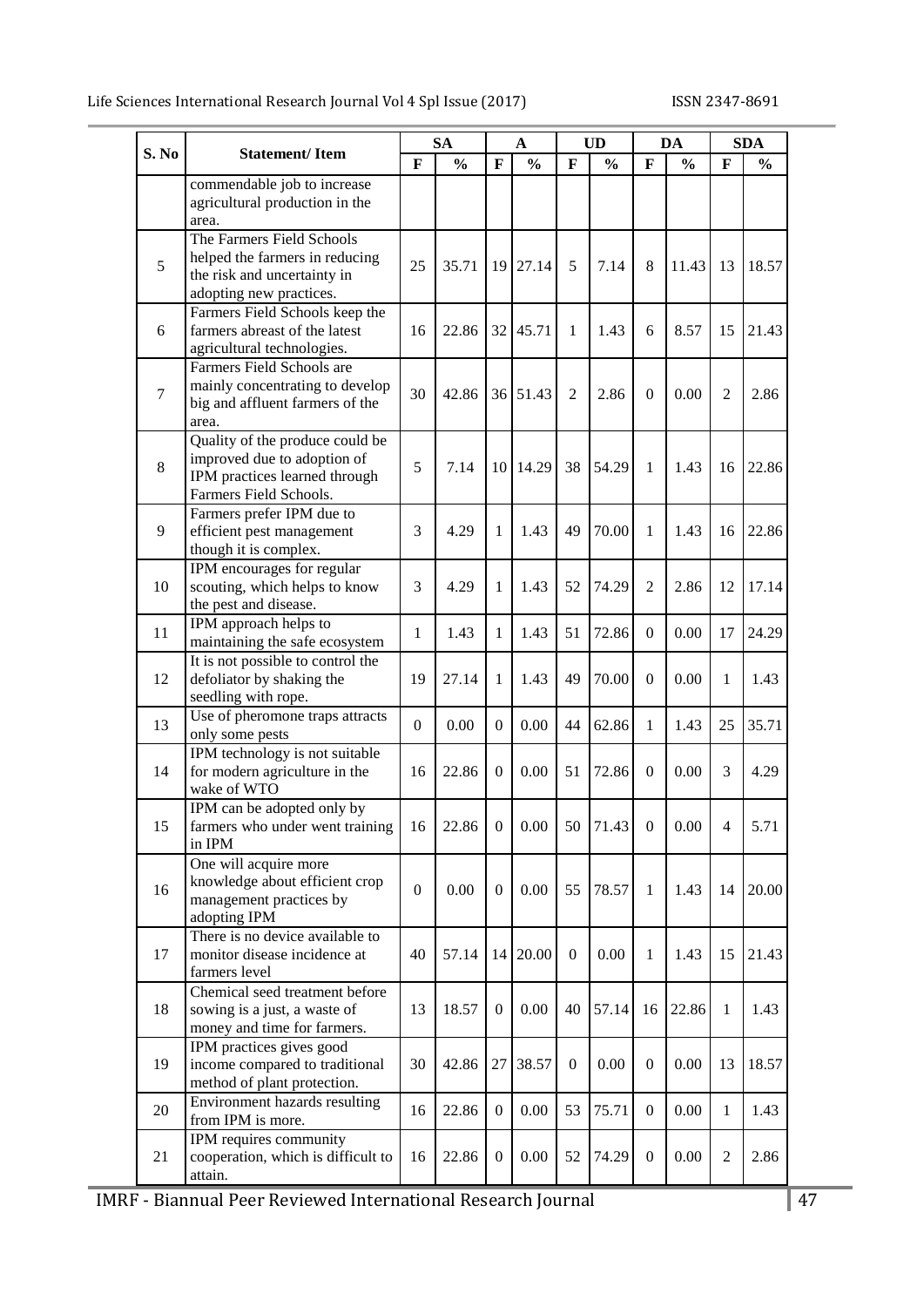| S. No | <b>Statement/Item</b>                                                                              |          | <b>SA</b>     |    | A             |          | UD            |          | DA            |    | <b>SDA</b>    |
|-------|----------------------------------------------------------------------------------------------------|----------|---------------|----|---------------|----------|---------------|----------|---------------|----|---------------|
|       |                                                                                                    | F        | $\frac{0}{0}$ | F  | $\frac{0}{0}$ | F        | $\frac{0}{0}$ | F        | $\frac{6}{9}$ | F  | $\frac{6}{6}$ |
| 22    | Need based use of insecticides<br>on the basis of pest defender<br>ratio is definitely beneficial. | $\Omega$ | 0.00          |    | 0.00          | 58       | 82.86         | $\Omega$ | 0.00          | 12 | 17.14         |
| 23    | Illiterate farmers face difficulties<br>in practicing IPM                                          | 13       | 18.57         |    | 54 77.14      | $\Omega$ | 0.00          | $\Omega$ | 0.00          |    | 4.29          |
| 24    | IPM is not useful in reducing<br>environmental pollution                                           | 13       | 18.57         |    | 0.00          | 40       | 57.14         | 14       | 20.00         | 3  | 4.29          |
| 25    | IPM is difficult to practice                                                                       | 10       | 14.29         | 38 | 54.29         | 20       | 28.57         | $\Omega$ | 0.00          | ി  | 2.86          |

A bird's eye view of the table -2 and 3 reveals that majority of the FFS trained respondents had moderately favourable attitude towards FFS with special emphasis on IPM practices and untrained respondents had less favourable attitude. Since, the FFS programme has been started eight years ago it clearly explains the moderately favourable attitude towards FFS and it can be attributed that the favourable attitude of the farmers has a bearing on the less favourable attitude of the untrained farmers.

It could be explained that the increased awareness, knowledge gained in the FFS programme has contributed a lot on the economic and management orientation, medium level of mass media exposure, medium level of social participation has contributed to the moderately favourable attitude of the trained respondents. The results clearly explains that the extension agencies (Department of Agriculture) should given more emphasis on training the farmers regarding the IPM practices and adopting the same for enhanced and less chemical residues of the produce.

Since, the produce is much sold in the market when it is free from chemical residues. For this the

extension agency had to take much interest in conducting training programmes, demonstrations and especially field tours make the farmers to change their less favourable attitude to more favourable attitude. Further, the results clearly indicated that the untrained respondents have less favourable attitude due to the lack of knowledge and awareness on the IPM practices. So, extension agencies have to give much focus in identifying untrained respondents to change their attitude.

The calculated 'z' value was compared with the table value. It resulted in rejection of null hypothesis as the calculated value was significant at 0.01 per cent level of probability. This indicated that there was significant difference between FFS trained and untrained farmers in respect of attitude with special emphasis on IPM practices. Further, when the means are compared between FFS trained and untrained farmers it is evident that the mean attitude scores of FFS trained (68.29) were higher to that of untrained (29.34) indicating that the FFS trained farmers had higher level of attitude than untrained respondents in respect of IPM in rice.

| Difference in Attitude Scores of FFS Trained and Untrained Respondents:                |  |
|----------------------------------------------------------------------------------------|--|
| <b>Table 4: Difference in Attitude Scores of FFS Trained and Untrained Respondents</b> |  |

| S. No | Category             | <b>Mean</b> | S.D.  | 'Z' value     |
|-------|----------------------|-------------|-------|---------------|
|       | <b>FFS</b> Trained   | 68.29       | 23.80 | * *<br>266.07 |
|       | <b>FFS</b> Untrained | 29.34       | 10.17 |               |
| (7)   |                      |             |       |               |

'Z' – critical value significant at 0.01 probability level.

In order to find out the significant difference if any between the attitudes of FFS trained and untrained farmers on IPM, the mean attitude scores were subject to 'z' test `and the results are presented in table 28.

**Null hypothesis:** There will be no significant difference between the mean attitude scores of FFS trained and untrained farmers of IPM in rice.

**Empirical hypothesis:** There is a significant difference between the mean attitude scores of FFS trained and untrained farmers of IPM in rice.

The calculated 'z' value was compared with the table value. It resulted in rejection of null hypothesis as the calculated value was significant at 0.01 per cent level of probability. This indicated that there was significant difference between FFS trained and untrained farmers in respect of attitude with special emphasis on IPM practices. Further, when the means are compared between FFS trained and untrained farmers it is evident that the mean attitude scores of FFS trained (68.29) were higher to that of untrained (29.34) indicating that the FFS trained farmers had